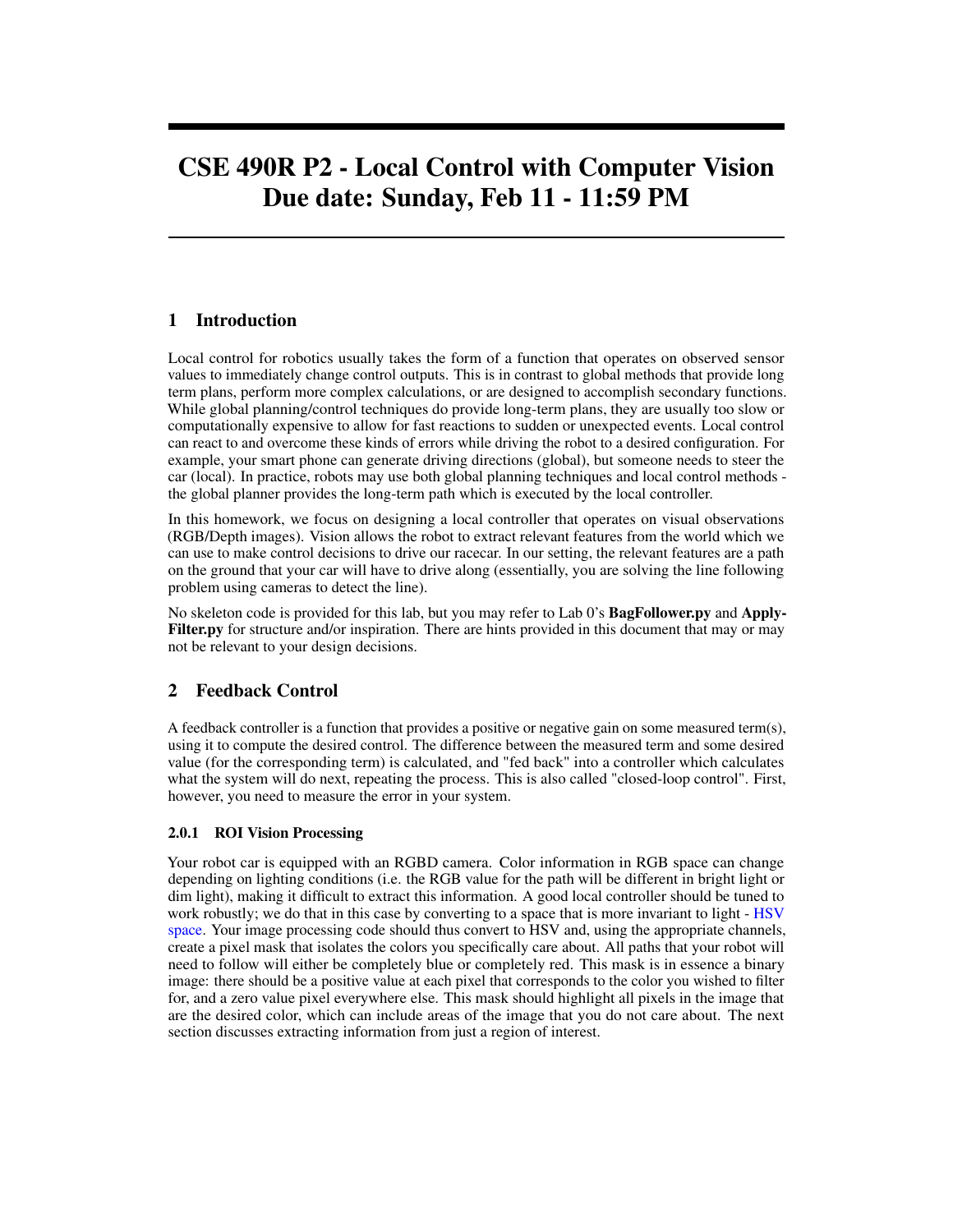While there is no requirement to use them, some useful commands may be:

| cv2.cvtColor()        | You can convert an RGB color as a three value array to a<br>different color space. When you are searching for a desired<br>color in HSV space, you will have to convert the range of<br>RGB values into a range for HSV values, before using the |
|-----------------------|--------------------------------------------------------------------------------------------------------------------------------------------------------------------------------------------------------------------------------------------------|
|                       | next command to filter by range. RGB values can be queried                                                                                                                                                                                       |
|                       | from the raw images themselves.                                                                                                                                                                                                                  |
| cv2.inRange()         | Given a lower and upper range for a color value, this function                                                                                                                                                                                   |
|                       | can filter your source image by those ranges.                                                                                                                                                                                                    |
| cv2.GaussianB1ur()    | Using a Gaussian kernel, this function can blur your image<br>making sharp features smoother.                                                                                                                                                    |
| cv2.BilateralFilter() | Similar to blurring, this function preserves edges at the cost<br>of computation.                                                                                                                                                                |
| cv2.inshow()          | Displays the image (not when code is running on the car)<br>provided; useful for debugging if you are not publishing a<br>manipulated image.                                                                                                     |

#### 2.0.2 Region of Interest

After you have extracted the path from the original image, you will need to select a region of interest. This region represents the 'feature' the robot car seeks to perform local control on. The most naive method for doing this would be counting the non-zero pixels in the rows and columns of your HSV-derived mask. You can then find an approximate center of the non-zero pixels to act as the center of your region of interest. Another method could be to reduce the size of your mask image (i.e. non-zero pixels that are adjacent to zero pixels are set to equal zero) until just a few pixels remain, giving you the center of your ROI. You should do this for a sub-region of the full image: the car cannot drive up walls or fly, so computing some parts of the image may not be computationally worthwhile. Additionally, you should avoid unnecessary processing to save computation time.



Figure 1: Here we visualize our masked path (in blue) and the tracked region of interest (between the red lines). We also display relevant car info for debugging purposes. You can see in the screenshot the path moving up and to the right, but also there are spurious features elsewhere in the scene. The car needs to be robust to these extraneous features.

Finding the center of the region of interest applies structure to the pixels from the camera. Once you have the center of the ROI, the goal will be to direct the robot car's controls to drive the car in such a way to keep the center of the ROI in the center of the image. That is to say, if we are driving towards the center of your ROI, we are constantly following the goal, which in this case, is the line path.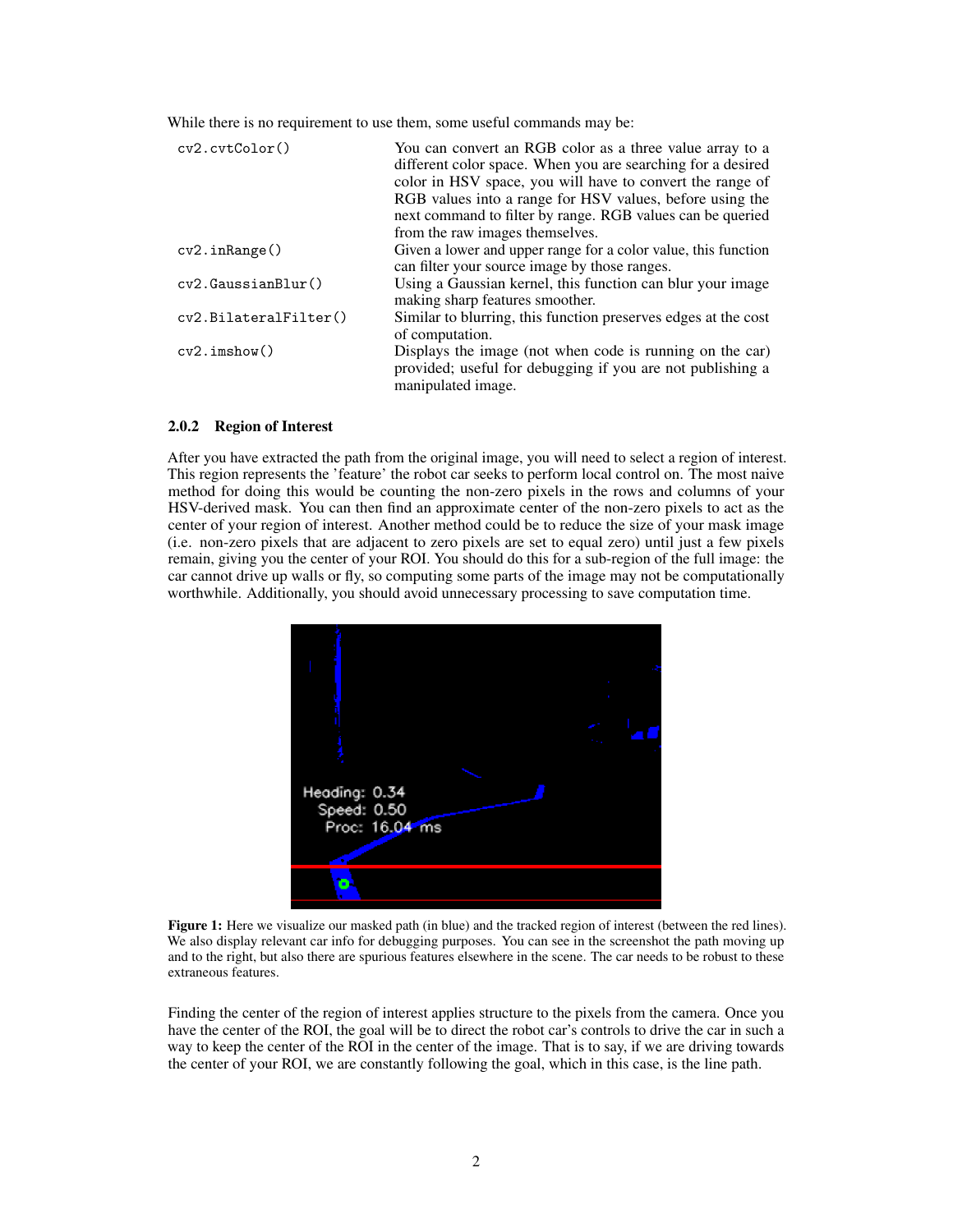While there is no requirement to use them, some useful commands may be:

| cv2.SimpleBlobDetector() | Creates a detector that finds 'blobs' within your source image. |
|--------------------------|-----------------------------------------------------------------|
|                          | These blobs can be useful features in your mask image.          |
| cv2.Canny()              | Runs the Canny edge detector on your source image. This         |
|                          | can find the outline of your region of interest.                |
| numpy                    | OpenCV images are represented in Python as nd numpy array.      |
|                          | Any and all numpy operations are available for use, such as     |
|                          | matrix indexing.                                                |
| <b>Drawing Functions</b> | Useful for manipulating your processed images to draw addi-     |
|                          | tional features for debugging.                                  |

The full OpenCV documentation for the version on your car can be found [here.](https://docs.opencv.org/3.3.1/)

#### 2.1 PID

The PID controller is a simple, but powerful, method for feedback control.

$$
u_t = k_p * e_t + k_i * \int_0^t e_t dt + k_d * \frac{de_t}{dt}
$$
 (1)

The three gains  $k_p, k_i, k_d$  are used in conjunction with the error term to calculate our control. In the equation above, we can see the effects of each term on the right hand side. First, we have the proportional gain: the controls taken  $u_t$  should be proportional to the error measured from the system. Ideally, this control should make the error go down. However, when the gain is too large, we may overshoot our target, and start accumulating error in the other direction. The last term, the derivative term, combats this. By tracking the change in error over time, we attempt to reduce sudden changes in error, deliberately slowing the control response to avoid overshoot. Finally, the term in the middle, the integral term, accumulates the error over time. Imagine a  $PD$  controller that is never able to fully reduce the error to zero. If we accumulate this non-zero error, we can adjust our controls to negate this, thus bringing the error to zero. The I term is thus meant to combat *steady state* error, such as biases in the system or external effects such as wind.

In the prior section, you extracted the center of the path that is (presumably) in front of the car. If we want to follow the line that is the path, we should keep this line in the center of the car. You will specify and implement a controller of a PID design that keeps your car from leaving the line as it follows the loop. Your controller can output a constant linear velocity and adjust the steering angle as determined by the design of your PID. However, you do have the option to vary the linear velocity as well if you so choose. Either way, please choose a velocity that minimizes the chance of breaking your car, and/or implement a safety controller.

At a high-level, your feedback control module should do the following:

- 1. Subscribe to the appropriate camera topics and initialize your parameters
- 2. Convert to HSV space, and filter the image to isolate the line path as an image mask. You will have to design this process.
- 3. Calculate the center of your ROI, and compute the error. You will have to design this process.
- 4. Use the error in your PID controller to set the car controls.
- 5. Let your car drive at a constant speed to follow the path.

An example of line following in Sieg can be found here: [Sieg 322 TA car.](https://www.youtube.com/watch?v=jx8TYGbnFIg) You may also search online for CMU mobot for other inspiration.

#### 2.2 Submission

1. Provide an image capture of each stage of your visual processing pipeline. Starting from the raw camera image, render and annotate an image for each operation being performed on the image as you manipulate it to segment out just the relevant path. Operations can include removing noisy data, smoothing the scene, cropping the region of interest, etc.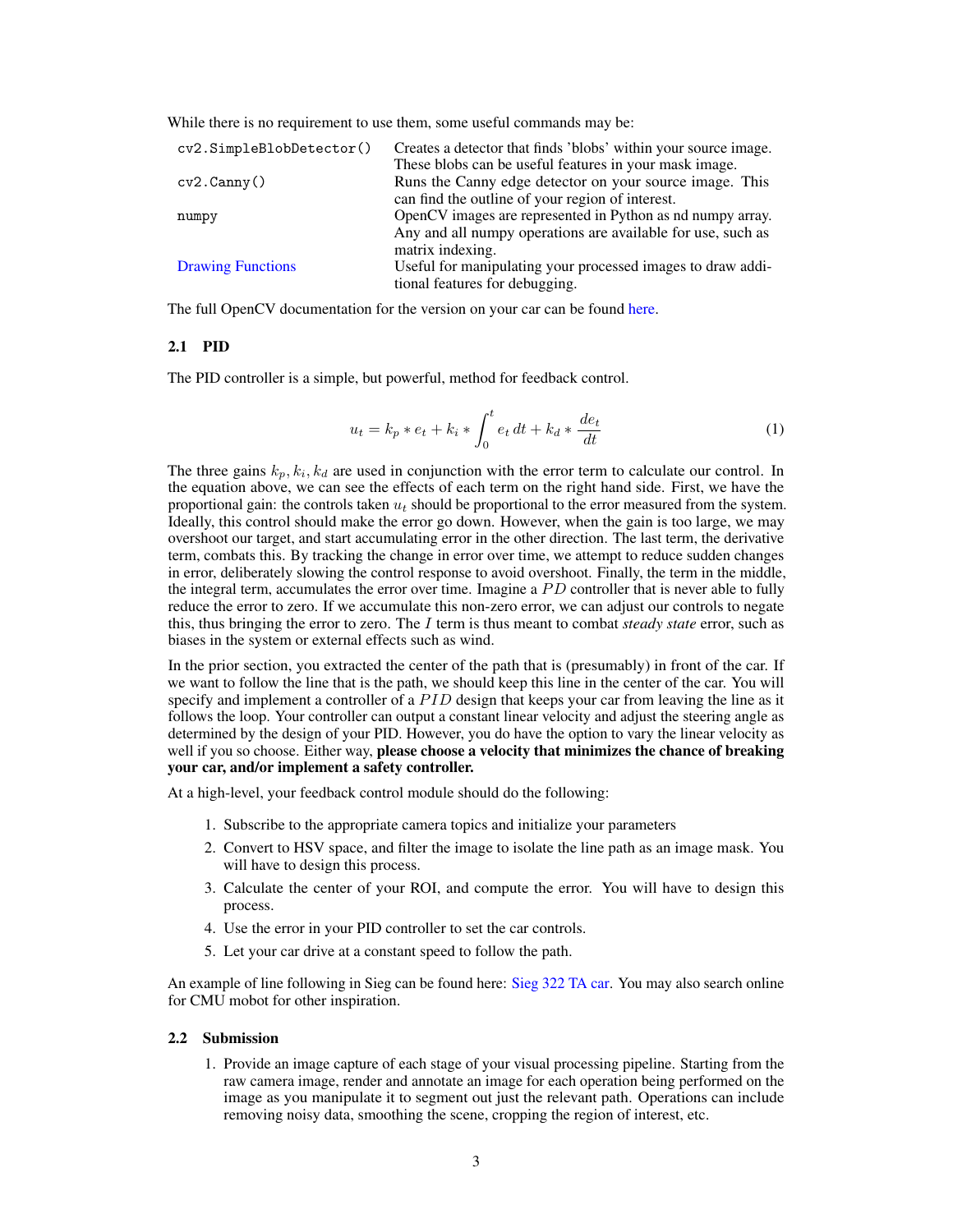- 2. Benchmark your image processing code. A local controller is expected to run at high frequency to compensate for perturbations and other errors, so your code will need to have low computational overhead. Time the inner loop (callback) of your image processing function, calculating the average processing time of each callback call and calculate (posthoc) the variance. Is it fast enough to process all available images provided by the camera (30 fps)? If not, think about how you would improve the performance of your code, describe it for submission here, and then implement it. Benchmark your image processing code after the improvements (mean and variance), and include them in your submission.
- 3. Describe the controller you implemented. Specify the gains you picked, and how you tuned them. If you did not use all the terms, justify why.

## 3 Feedforward Control

We can develop a model that directly gives us a pre-specified control based on some measured error. This is different from feedback control as our controllers outputs are somewhat fixed to specific errors, instead of purely proportional. This is also different from "open-loop" control where a robot runs some pre-specified controller regardless of whatever error is measured. In particular, when doing vision-based control, we can examine control schemes that consider the whole frame rather than just a region. You will achieve this through template matching.

#### 3.1 Template Matching

Each template represents a generic path that the robot may encounter while going around a track. A template is an image that you will compare to the extracted color mask (from section 2) in order to find a match. Each template has a height equal to that of the mask, and a width that is a fraction of the mask's width. In addition, each template has an associated control that should be performed when that template is observed. Fig [2](#page-3-0) illustrates a mask that the robot may find when driving. Given this mask, the robot must decide which of its pre-specified templates best matches the mask.

<span id="page-3-0"></span>

Figure 2: Left: A path that the robot is trying to follow. Middle: The mask of the path (note that the image has been cropped) Right: The mask of the path in white, with chosen template in gray overlaid.

After finding the best matching template, the robot executes the control that is associated with that template. Again, you can choose to have your controller output a constant velocity and only vary the steering angle. The robot may adjust this control depending on the part of the mask that the template best matched with. For example, if the template best matched with a region of the mask that is far to the left of the center of the mask, then the robot might choose to turn more to the left (in addition to whatever control is associated with the chosen template).

Your goal is to implement template matching such that your robot can follow a square shaped path. This will involve creating a set of appropriate templates, matching templates to the observed mask, and executing controls associated with the matched template. Hint: Use the provided *[convolve](https://gitlab.cs.washington.edu/cse490r_18wi/lab2/blob/master/convolve.py)* function to help find the best matching template.

As this is feed-forward, the controls you execute can be used for multiple frames (in feedback control it would constantly be adjusted). For example, if your car suddenly sees a sharp turn, you may want it to turn until it sees the path again. Similarly, if your car register's a U-Turn template, you may play an entire "3-point turn" control sequence. This is a design decision that you should consider.

At a high-level, your template matching module should do the following:

1. Initialize templates (once) - the number and content of the templates is for you to decide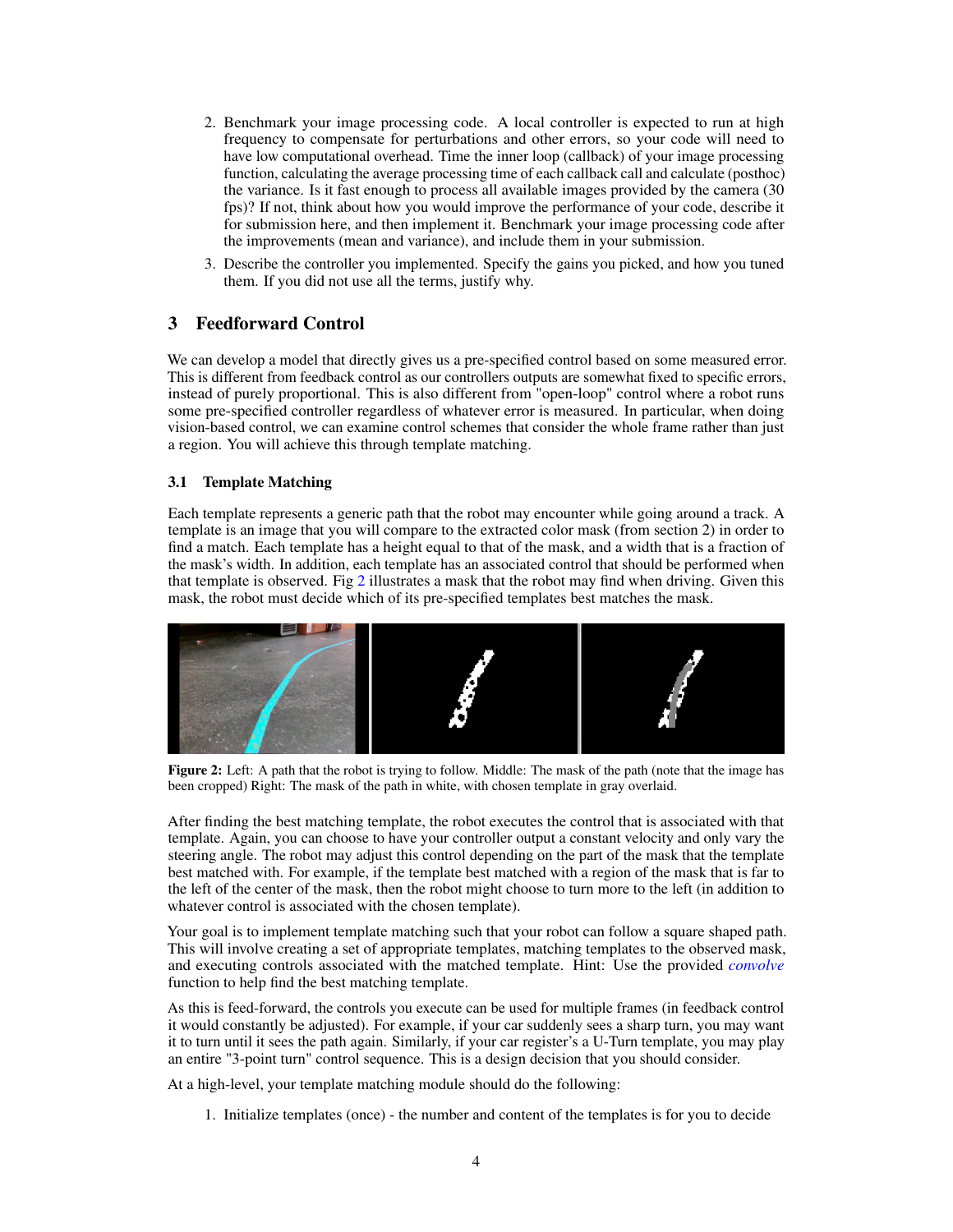- 2. Get the thresholded image (from section 2)
- 3. Compute the best matching template
- 4. Choose action that corresponds to chosen template and modify it according to the template's offset from the center of the image.

#### 3.2 Submission

- 1. Implement template matching and visualize the mask and chosen template in a fashion similar to that of the right-most image in Fig. [2.](#page-3-0) Do this for at least three scenes/images that you find to be interesting.
- 2. Submit the templates that you generated. What was your thought process in choosing these templates?
- 3. How fast is your controller running? Your code should be efficient enough such that your robot can stay on the course.
- 4. Describe how you assigned controls to each template. Did your design execute a sequence of pre-specified controls for a template, or just one?

## 4 Extra

#### 4.1 Extra Credit 1

Robustification. When testing your controllers, we will perturb the car, obscure the path, both, or other. Low level controllers can be improved in a variety of ways to be more resilient: they can slowly decay their last good controls to span gaps, plan for specific deviations (with a template) in the path, or other ideas you may come up with. You will be asked to describe how you included this in your design, and the TAs will test this at demo time.

### 4.2 Extra Credit 2

Higher performance. The ZR300 camera system contains a fisheye lens that can operate at 60fps, but is limited to greyscale (no color) images. Devise a way to use this camera to track the path with your feedback controller running at 60fps. You will be asked to describe your designed system and demonstrate it performing line following at 60Hz. You may need to dig into feature tracking systems, some of which is provided by OpenCV.

#### 4.3 Extra Credit 3

The ROI extraction you developed here can be extended to find any region of interest, not just a path on the ground. Convert your code to have your robot follow you as you walk around.

You can extract specific colors that a group member is wearing, and use that information to calculate a heading and speed in order to maintain a specified distance from them. The depth camera can also be used for this. Finding an ROI is not limited to cameras, however: the LIDAR scanner can also be used to track legs (think about the shape a person's leg takes in the LIDAR scan).

To get this extra credit, your car will follow a group member, or a TA, as they move around Sieg, Partial credit will be given if your car can only follow by driving forward: your car should back up when necessary. As an additional option, you can select which color to track at run-time.

#### 4.4 Extra Credit Submission

You will have to write up your design decisions to be submitted with the required work, as well as demo your robot to the TAs to earn the extra credit.